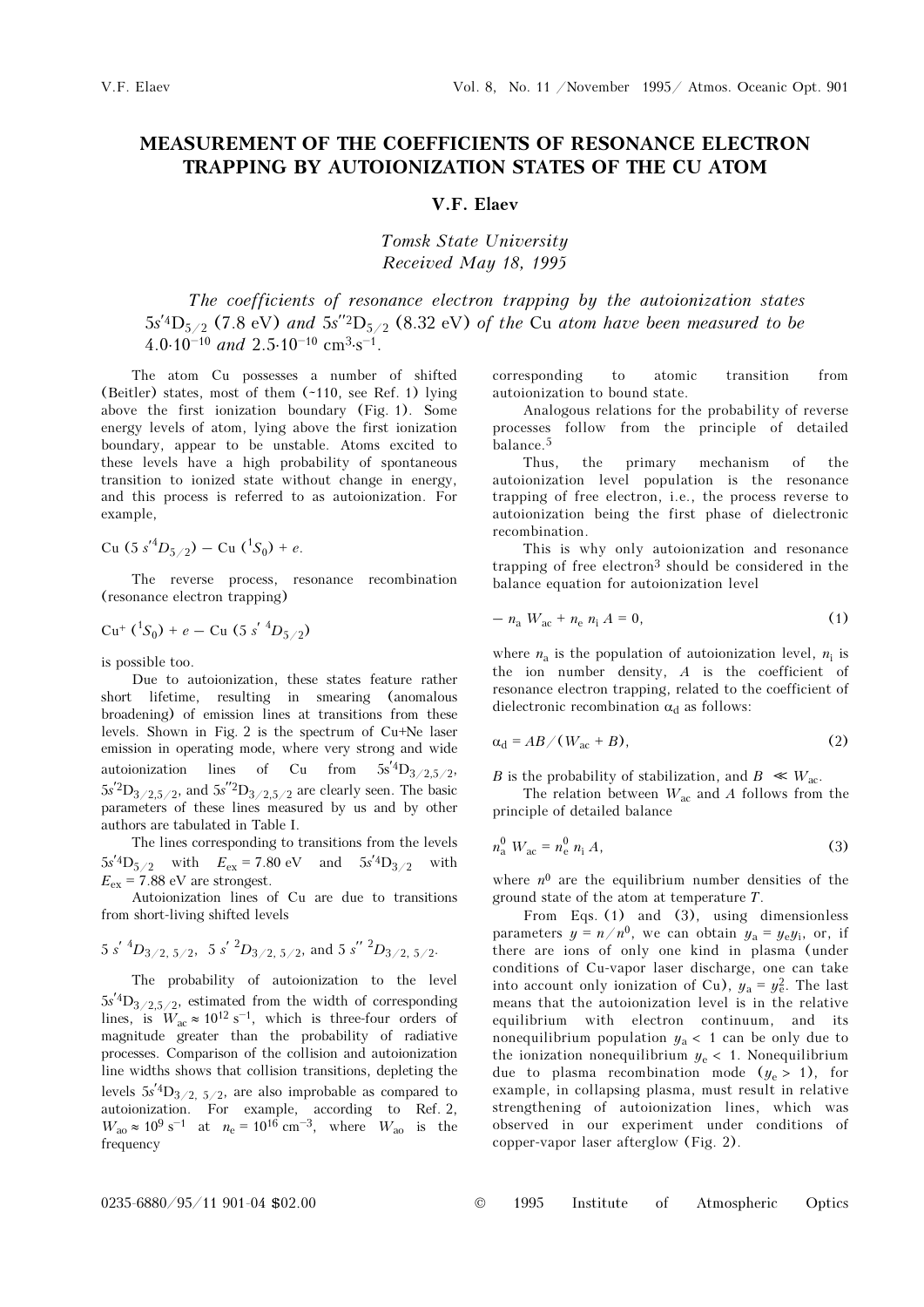

FIG. 2. Sections of the gross spectrum of discharge emission in laser operating mode with strengthened CuI lines: lines corresponding to transitions from  $n^2D_{3/2,5/2}$  (a) and Cu autoionization lines (b).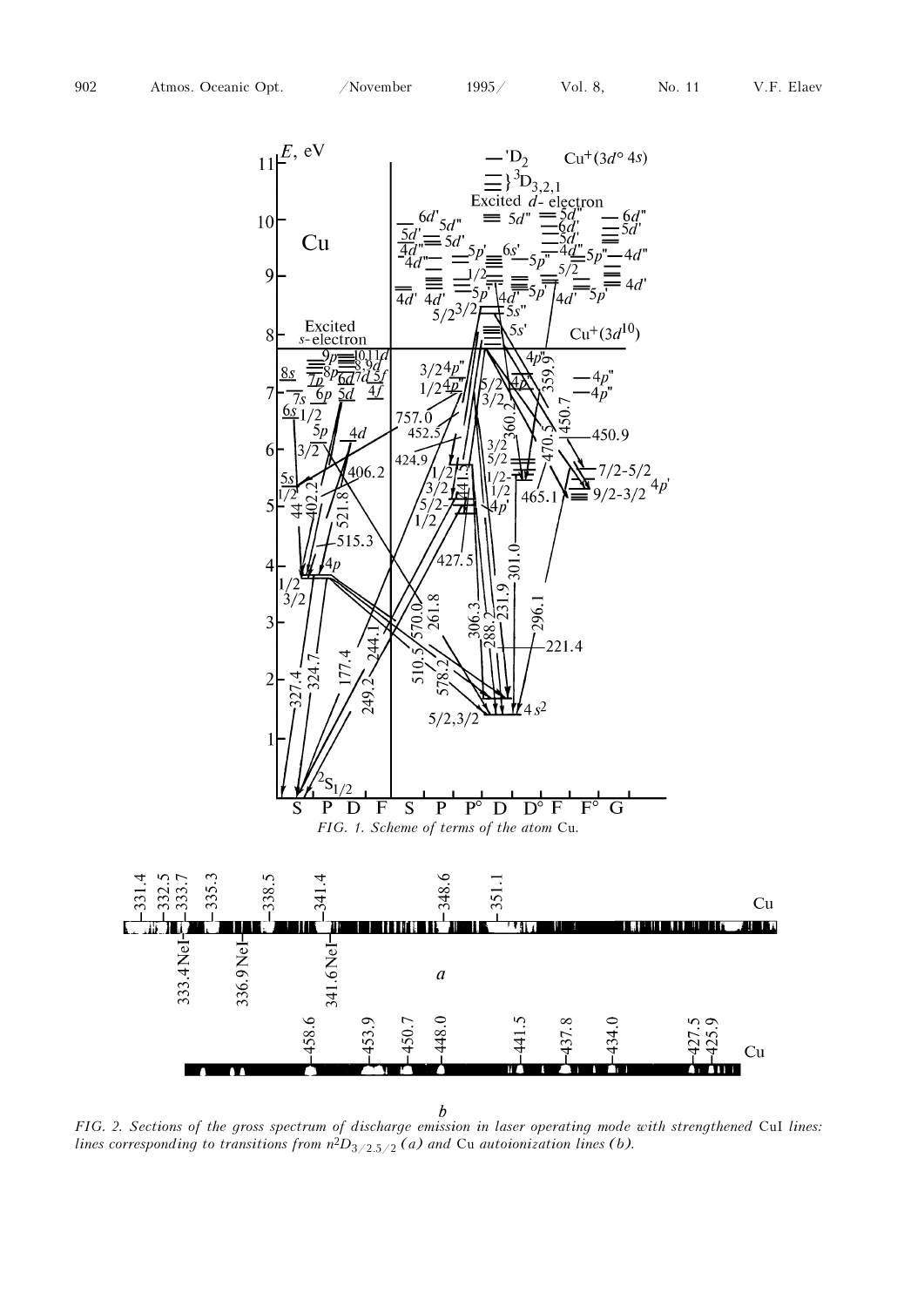| TABLE I.       |            |                  |                                            |            |                  |                |  |  |
|----------------|------------|------------------|--------------------------------------------|------------|------------------|----------------|--|--|
|                |            |                  |                                            |            | Width, $cm^{-1}$ |                |  |  |
| $\lambda$ , nm | $E_1$ , eV | $E_{\rm u}$ , eV | Transition                                 | I          | Our              |                |  |  |
|                |            |                  |                                            |            | measurements     | Refs. 8 and 9  |  |  |
| 485.6          | 5.78       | 8.32             | 4 p' ${}^2D_{5/2}^0$ – 5 s'' ${}^2D_{5/2}$ | 75         |                  | 3              |  |  |
| 479.4          | 5.51       | 8.09             | $4 p'^4 D_{5/2}^0 - 5 s'^2 D_{3/2}$        | 150        | 9.2              | 6.5            |  |  |
| 476.7          | 5.72       | 8.32             | $4 p'^2 D_{3/2}^0 - 5 s''^2 D_{5/2}$       | 75         |                  | 3              |  |  |
| 469.7          | 5.21       | 7.88             | $4 p'^4 F_{3/2}^0 - 5 s'^4 D_{3/2}$        | 350        | 4.5              | 4.5            |  |  |
| 467.4          | 5.15       | 7.80             | 4 p' ${}^4F^0_{5/2}$ – 5 s' ${}^4D_{5/2}$  | 500        | 2.8              | 2.5            |  |  |
| 464.2          | 5.42       | 8.09             | $4 p'^2 F_{5/2}^0 - 5 s'^2 D_{3/2}$        | 150        |                  | 3              |  |  |
| 458.6          | 5.10       | 7.80             | 4 p' ${}^4F^0_{7/2}$ – 5 s' ${}^4D_{5/2}$  | 1300       |                  | $\overline{2}$ |  |  |
| 453.9          | 5.15       | 7.88             | $4 p'^4 F_{5/2}^0 - 5 s'^4 D_{3/2}$        | 800        |                  | $\overline{2}$ |  |  |
| 441.5          | 5.08       | 7.88             | $4 p'^4 P_{1/2}^0 - 5 s'^4 D_{3/2}$        | 200        |                  | $\overline{2}$ |  |  |
| 437.8          | 4.97       | 7.80             | $4 p'^4 P_{3/2}^0 - 5 s'^4 D_{5/2}$        | 550        |                  | $\overline{2}$ |  |  |
| 425.9          | 4.97       | 7.88             | $4 p' {}^4P^0_{3/2} - 5 s' {}^4D_{3/2}$    | 150        |                  | 3              |  |  |
| 417.6          | 4.84       | 7.80             | $4 p'^4 P_{5/2}^0 - 5 s'^4 D_{5/2}$        | 100        |                  | $\overline{2}$ |  |  |
| 450.7          | 5.57       | 8.32             | 4 p' ${}^2F^0_{7/2}$ – 5 s'' ${}^2D_{5/2}$ | <b>200</b> | 8.5              | 8.7            |  |  |

TABLE I.

Let us calculate the coefficient of resonance electron trapping A for autoionization levels of the Cu atom based on our measurements of populations  $n_a$  and plasma parameters  $n_e$  and  $T_e$  in copper-vapor laser discharge afterglow, which are shown in Figs. 3 and 4 and reported in Ref. 4. –

According to the principle of detailed balance, for any autoionization level the condition

$$
(W_{ac}/g_c) e^{-E_a/T} = W_{ca}^0/g_a,
$$
 (4)

must hold true. In Eq. (4),  $W_{ca}$  is the frequency corresponding to the transition from the state of continuous spectrum to autoionization state (or transition probability),  $W_{ca} = An_e$ ;  $W_{ac}$  is the frequency corresponding to reverse transition, i.e., the probability of autoionization;  $E_a$  is the energy of autoionization level excitation counted from the boundary energy of continuous spectrum;  $g_a$  and  $g_c$  are the statistical weights of electron autoionization state and states of continuous spectrum, and due to frequent transitions between these states, they are considered here as one state with the statistical weght<sup>5</sup>

$$
g_{\rm c} = (g_{\rm e} \, g_{\rm i}/n_{\rm i}) \, [m \, T/(2\pi \, h^2)]^{3/2},
$$

where  $g_e$  and  $g_i$  are the statistical weights of electron and ion, respectively;  $T$  is electron temperature; and,  $m$ is electron mass.

From Eq. (4), having substituted the needed quantities, we obtain

$$
A = W_{\text{ac}} (g_{\text{a}}/2 g_{\text{i}}) [2\pi h/(m T)]^{3/2} e^{-E_{\text{a}}/T}.
$$
 (5)

As follows from Eq.  $(5)$ , to find the value of  $A$ , we must know the probability of autoionization  $W_{ac}$ and the electron temperature  $T$  for the conditions under study.



FIG. 3. Temporal behavior of the electron number density and temperature in the period between pulses of Cu–vapor laser discharge with a pulse repetition rate of 8 kHz.



FIG. 4. Distribution of populations over excited states of Cu atom in the period between pulses of the Cu– vapor laser discharge.